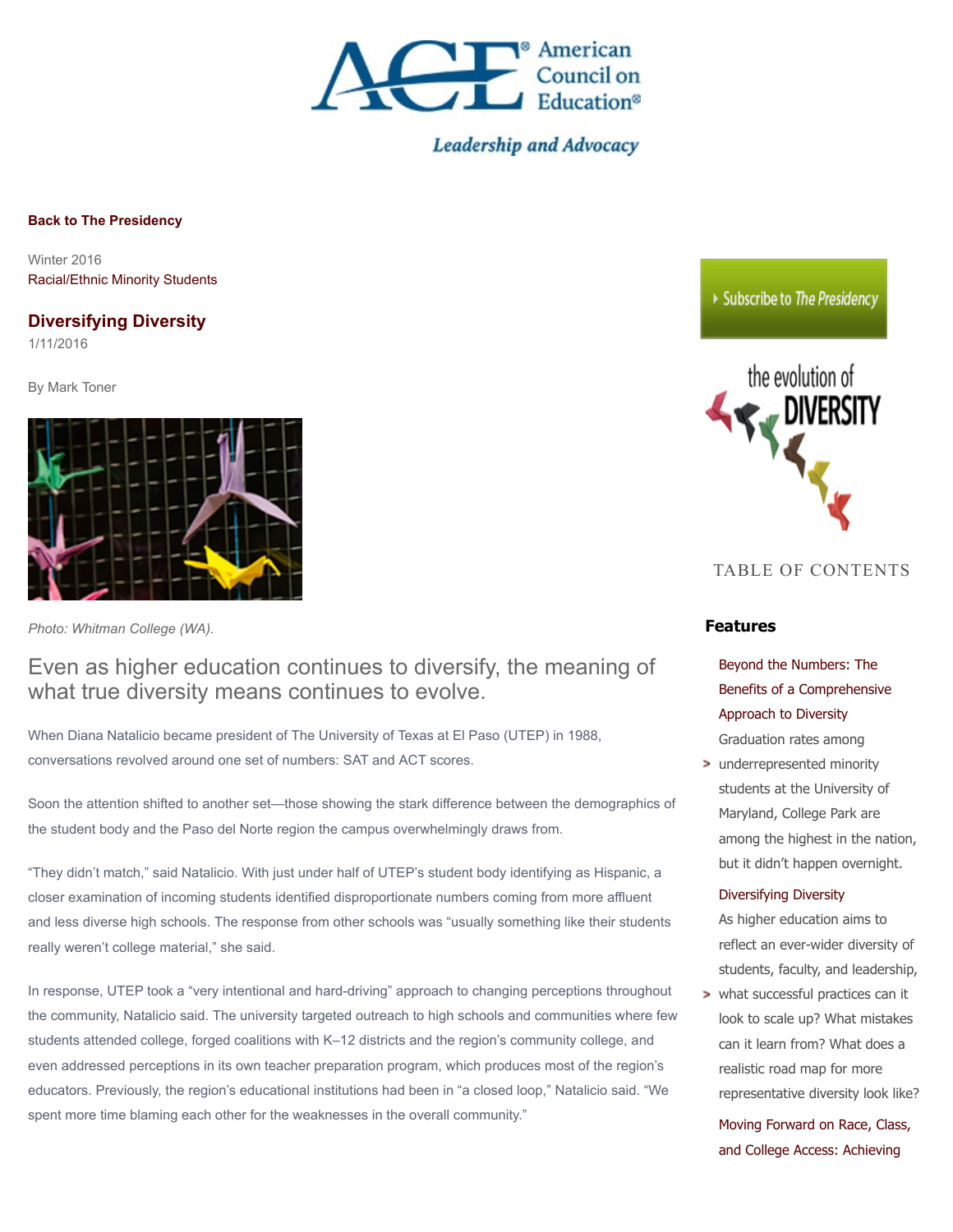An oft-cited model for diversity efforts, UTEP today calls itself the largest Hispanic-majority university in the nation. But to Natalicio, the more significant result is that the institution's demographics now mirror those of its region, with Hispanics making up nearly 80 percent of the student body.

"We look like El Paso today. This was a big, bold goal in the 1980s," Natalicio said. But as demo- graphic shifts continue across the country, colleges and universities everywhere are confronting a future that looks very different from the current compositions of their student bodies and faculties.

"As a country, we have to understand that the new America is a very exciting place," said Gail O. Mellow, president of LaGuardia Community College (LCC) in New York. "It's here for us, and it will be everywhere and you have to embrace it and think about how you get ready for that."

While policies and practices at colleges and universities have shifted as a result of changing times and the courts—even as the Supreme Court prepares to take yet another look at admissions policies during its 2015–16 term—virtually all institutions are making efforts to accommodate a more diverse pool of incoming students. Even the most selective institutions are redoubling efforts to ensure that their faculties and students are more representa- tive; at the same time, the concept of inclusion has grown to embrace not only race and gender, but also sexual orientation, age, and disability.

"We're increasingly in a diverse, complex world," said Benjamin D. Reese Jr., president of the National Association of Diversity Officers in Higher Education (NADOHE). "One of the both exciting and challenging parts of the academy is that in a very appropriate way we've expanded the definition."

But it's equally clear that the higher education sector has quite a way to go. A "leaky pipeline" has prevented a broader range of students from translating to a fully diverse academy. Research confirms that even when controlling for academic achievement in high school, minority students still attend selective institutions at lower rates than their white peers. Media reports of troubling incidents such as fraternity members singing racist chants remind us that our institutions, like our culture writ large, haven't fully entered the post-racial era. And the recession hit low-income students, including many minorities, the hardest at a time when postsecondary degrees have never been more important for breaking into the middle class—and staying there.

The complexity and diversity of higher education itself—the types of institutions, the regions they draw from, and the policy or legal landscape in which many now operate—makes addressing these challenges more difficult. But as with so many other elements of strategic planning, savvy leaders are eschewing onesize-fits-all solutions to find ways to meld their institutions' missions with the changing face of the communities they serve.

"The biggest challenge for all of us is to define ourselves and not allow others to define us," Natalicio said.

# **CHANGE AGENTS ON CAMPUS**

To get a sense of the centrality of diversity in higher education today, wander around the administrative building on any given campus. Positions that once carried titles like "minority affairs director" and "affirmative action officer" often now have a new name—chief diversity officer—and a higher rung on the organization chart.

"In the early years of this role, there was more of a focus on race and gender to the exclusion of other

### [Diversity in a Shifting Legal](http://www.acenet.edu/the-presidency/columns-and-features/Pages/Moving-Forward-on-Race-Class-and-College-Access.aspx) Landscape

A look at how state legislation and U.S. Supreme Court rulings

have influenced student outreach, recruitment, and admissions decisions at selective American colleges and universities, and how institutions are using race-conscious and race-neutral strategies to ensure student diversity.

### [Reflections on Advancing Women](http://www.acenet.edu/the-presidency/columns-and-features/Pages/Reflections-on-Advancing-Women-in-Higher-Education.aspx) in Higher Education

Many believe that women's battle for gender parity in the workplace has already been won, but recent

data suggest that this is far from reality. A look at why gender diversity is both vital and achievable at the highest levels of higher education.

#### [Q&A: Updating a Legacy](http://www.acenet.edu/the-presidency/columns-and-features/Pages/QA-Updating-a-Legacy.aspx)

As demographic and funding challenges continue to squeeze and reshape postsecondary institutions, Historically Black

Colleges and Universities (HBCUs) are recruiting and admitting a broader spectrum of students. How are HBCU leaders successfully adapting to the times while staying true to their mission?

#### **Columns**

### Federal Watch: Where Have All [the Low-Income Students Gone?](http://www.acenet.edu/the-presidency/columns-and-features/Pages/Federal-Watch-Where-Have-All-the-Low-Income-Students-Gone.aspx)

> An exploration of the data on college and university enrollment of low-income students.

[From Our President: Winter 2016](http://www.acenet.edu/the-presidency/columns-and-features/Pages/From-Our-President-Winter-2016.aspx) ACE President Molly Corbett Broad focuses on the current

**>** state of diversity in academe, the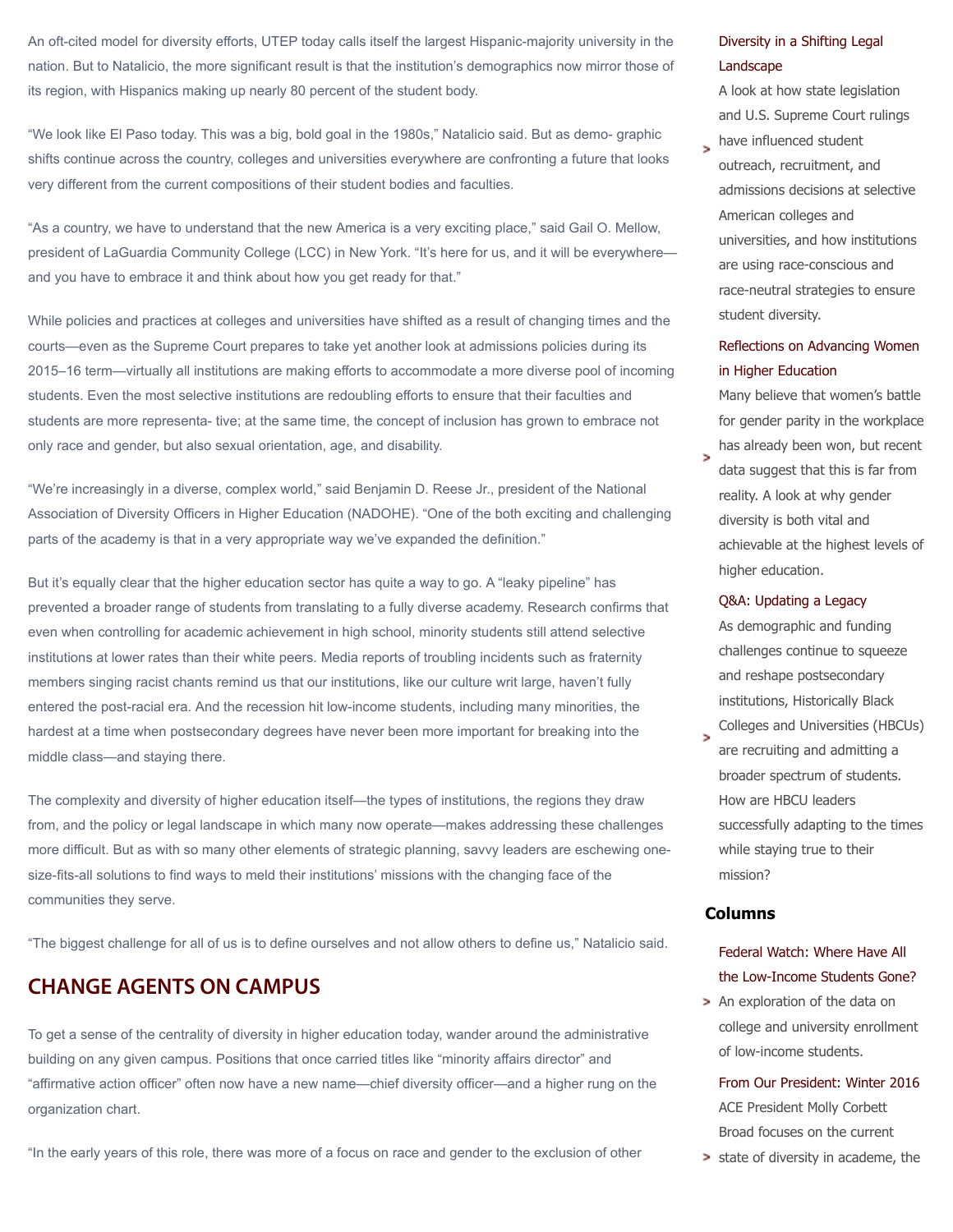identity characteristics," said NADOHE's Reese, who is vice president of institutional equity and chief diversity officer at Duke University in North Carolina. "Diversity wasn't seen as critical to the life of the entire college or university or essential for all students."

Today, however, it's an imperative—and focused equally on inclusion, often under the aegis of preparing students for the complex world beyond the campus. For example, after years of debate, this spring the faculty of the University of California, Los Angeles (UCLA) approved a mandatory diversity class for all students, which will be offered starting in 2017. "Globalization in the workplace and society demands that graduates of UCLA be effective in understanding issues surrounding diversity, value the impacts of diversity in their environments, and develop the cultural competency to interact in these increasingly diverse work and social environments," states a summary of arguments in favor of the class.

Chief diversity officers (CDOs) have played a growing role in such changes over the last eight to 10 years, according to Reese. In much the same way that technology leaders have shifted from the back office to Clevel roles, CDOs now often sit on senior leadership teams, focusing on roles ranging from admissions and hiring to crisis management, curriculum, and overall campus climate. They also help infuse similar values in the rest of the leadership team, a trait that LaGuardia's Mellow argued is critical. "You really have to hold that value deeply for every single one of your reports," she said.

NADOHE approved the first professional standards for the CDO role in late 2014. The standards for the 500-member organization stress the importance of conceptualizing, communicating, and describing the benefits of "equity, inclusion, and diversity to the broader educational mission of higher education institutions." They are already being used by internal search committees and external firms in hiring, according to Reese.

"Fundamentally, CDOs are institutional change agents," the standards conclude, and Reese pointed to the broader role they play in ensuring that campuses remain conducive to teaching and learning as their compositions continue to change.

"What are the appropriate models for enhancing collaboration between people whose disciplines, perspectives, viewpoints, races, and genders differ?" Reese asked. "These are things that go beyond just numbers and categories."

# **A WIDER DIVERSITY**

While most estimates of the point America will become a minority-majority nation hover around 2050, it's already a reality for educators. The 2014–15 academic year was the first in which minorities made up the majority of students in K–12 public schools, a landmark shift which is on its way to higher education, even as institutions face a shrinking pool of traditional students.

According to a national survey of undergraduate admissions and enrollment management leaders conducted by ACE in 2014–15, 60 percent of the most selective institutions consider race in admissions. Three of the five diversity strategies that colleges and universities use most often are in the areas of student outreach and recruitment, the report said. Even traditionally diverse campuses are finding themselves shifting in the face of new realities. Many Historically Black Colleges and Universities (HBCUs), for example, are targeting more Hispanic, Asian, and international students as the percentage of African American undergraduates attending them decreases.

challenges we still face, and the nuts and bolts of making comprehensive diversity a reality.

## [Legal Watch: Campus Diversity in](http://www.acenet.edu/the-presidency/columns-and-features/Pages/Legal-Watch-Campus-Diversity-in-the-Age-of-Fisher-II-Broadening-the-Conversation.aspx) the Age of Fisher II: Broadening the Conversation

ACE's general counsel discusses the judicial role in faculty and staff diversity.

#### [The Last Word: Winter 2016](http://www.acenet.edu/the-presidency/columns-and-features/Pages/The-Last-Word-Winter-2016.aspx)

> Quips and quotes on higher education.

### [Up Front: Winter 2016](http://www.acenet.edu/the-presidency/columns-and-features/Pages/Up-Front-Winter-2016.aspx)

A Question of Competency; See What Happens; More to Come; Breaking It Down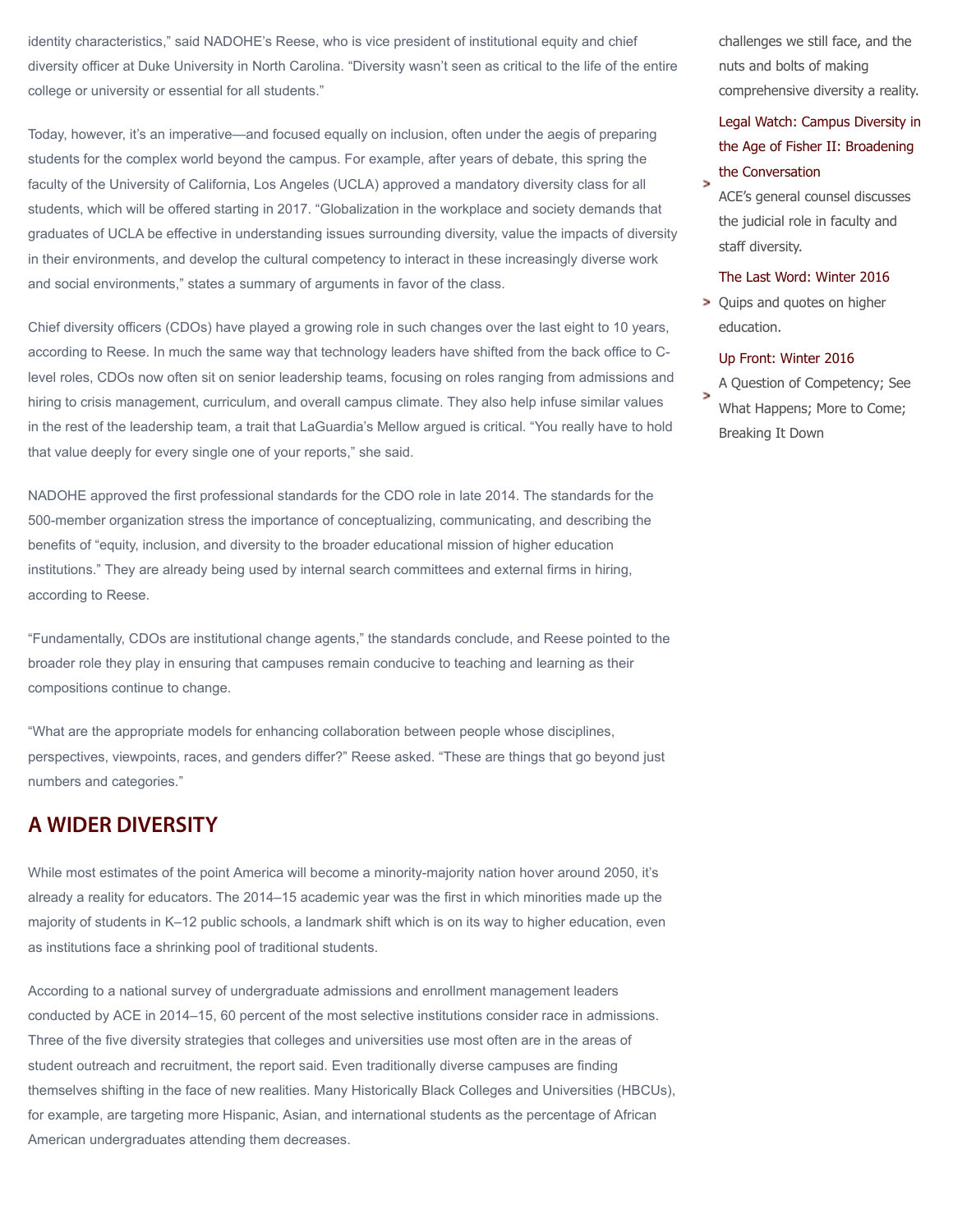To address its own pool of underrepresented students, UTEP created a two-tiered admissions system. Conditional enrollees were required to participate in a series of activities, including advising and financial literacy. "What we've found is that if [they are] given an opportunity to succeed and they adhere to the plan we provide, they succeed and go on to graduate," Natalicio said. "These are students who most people would have considered far too great a risk. Their lives have proven that making a bet on them was not foolish at all."

Granted, UTEP is located in a majority-minority region—a context that is increasingly common but not yet universal. That doesn't mean, however, that institutions in less-diverse areas don't have other options.

LCC's Mellow often makes a modest proposal to institutions seeking greater diversity: Look to community colleges, and create pathways to help students transfer. "That's where the diversity really is," she said, "If we think of ourselves as an ecosystem rather than about getting the best rating from U.S. News & World Report, you have to come to the community colleges."

All institutions need to rethink the importance of measures like SAT and ACT scores that matter more to rankings than to the next generation of students, according to Natalicio. "You've got to be willing to not allow those prestige metrics to get in your way—and they will," she said. "You've got to constantly bring them back to the reality of twenty-first century higher education in the United States."

# **AIMING HIGH**

The push for diversity hasn't escaped the most selective institutions in the nation. Harvard University (MA) achieved gender parity in junior faculty hires for the first time in 2014–15, and earlier this year, Brown University (RI) pledged to double its proportion of underrepresented minority faculty members in a decade —a pledge that is audacious by design, according to Liza Cariaga-Lo, vice president for academic development, diversity, and inclusion.

"One strategy is not simply to assume this will happen," she said. As part of a broader strategic plan, Brown "really put a stake in the ground by being intentionally concrete for setting goals for ourselves for the next decade, not just in terms of addressing diversity in terms of compositional diversity, but an academic environment that addresses these issues," she explained.

As more and more women and underrepresented groups entered the academic pipeline, the assumption was once that they would eventually change the composition of the professoriate, Cariga-Lo said. "We have systems that in many ways weren't designed to capture the broad group of scholars we are seeking now," she said. "People need to be mentored, people need resources, and they need to see the professoriate as an exciting field."

To that end, Brown is sponsoring conferences for young academics in underrepresented disciplines and creating a fellowship program targeting recent PhDs from diverse backgrounds to support their early-career research so they can be more competitive for senior-track positions—either at Brown or elsewhere. "It's about creating a critical mass not just for our institution, but the academy as a whole," Cariga-Lo said. "We can't just be building the pipeline; we have to ensure that they have the supports to ensure they continue."

Mellow believes that support must come from the top. "Presidents have to become much more active in becoming champions for faculty," said Mellow, who personally interviews every new faculty member hired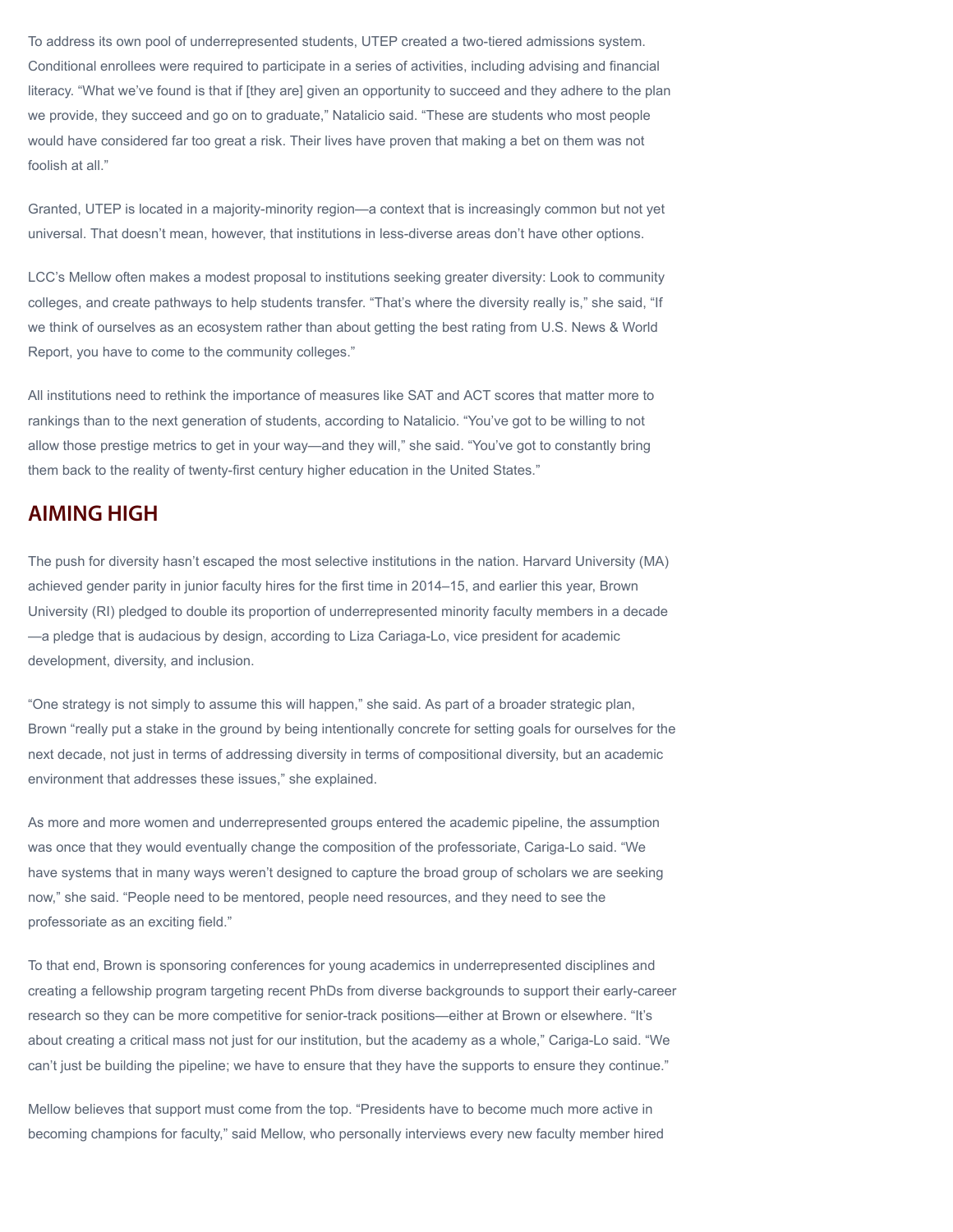at LCC. "If you don't have a culture where faculty are supported and heralded and embraced as being central to your mission, you aren't going to build a diverse faculty."

She also urges leaders to take the long view. "A good college president is a steward," Mellow said. "Don't start thinking about diversity when you do an advertisement for a faculty member—you start when you take in your freshman class."

# **CHANGE AT THE TOP**

While most institutions are actively working to build more representative student bodies and faculty, fewer are preparing for another key demo- graphic shift—the new leadership that will replace the large numbers of retiring presidents in the coming years.

The numbers are staggering—by the end of this decade, nearly 75 percent of community college presidents are expected to retire, according to a 2012 report by the American Association of Community Colleges. "We need to start thinking about talent development and management in higher education very differently," said Lynn M. Gangone, ACE's vice president for leadership programs. "We're not going to diversify if we're working off old models of identifying and hiring."

One strategy is looking within. "We rarely think about our own personal successors," said LCC's Mellow, pointing out that CEOs of companies of similar sizes often identify and groom multiple leaders to potentially take their place when the time is right. "I don't think we do enough as presidents to say, 'There are two or three people on my campus who are ready to take over,' and get them thinking about it. If they grew up in your institution, they're probably a good fit."

To that end, ACE's leadership development programming starts at the department level and includes offerings targeted at women and both men and women of color. "We have always had this notion of the pipeline from the department chair to someone who wants to advance to the presidency," Gangone said. ACE has also worked with a new group of LGBT presidents that is offering leadership development programming of its own, she said.

It's also often argued that nontraditional candidates from outside academia will be needed to address the looming leadership crisis—and that could benefit diversity efforts if sufficient support is given to help them navigate the academy, according to Gangone. "Disruptive change is happening across higher education," she said. "In order for us to lead in this kind of an environment, we have to be able to look at how we're identifying the candidates who can manage these complex institutions."

# **FORWARD THINKING**

At all levels, it's crucial to rethink the ways in which institutions reflect the widening diversity of students, faculty, and leadership. "Whatever mission you have as a university, as a president you have to think about the ways in which you provide opportu- nities for individuals to come into your environment to be able to fully participate in that mission," Brown's Cariga-Lo said. "All these individuals require opportunities and resources on an ongoing basis that allow them to do their best work."

It's a more nuanced approach to diversity that reflects our changing culture. "Saying you have to find a person of color is trite—it's dismissive," Mellow said. "It's a deeper thing about where America is today. It's about being a culture that embraces difference and defines difference as the reason that we're good."